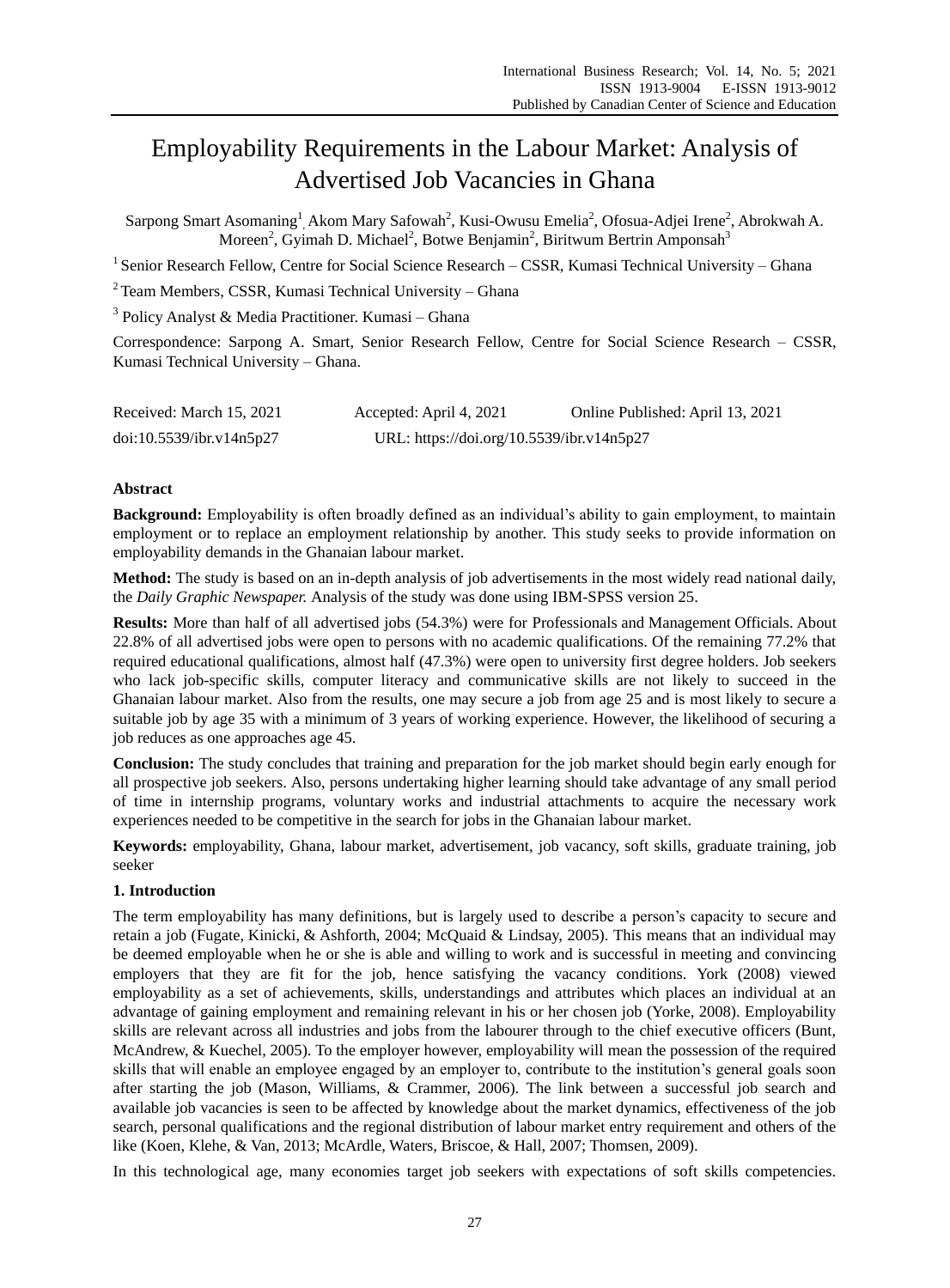According to Winterbotham, Shury, Davies, Oldfield, Spilsbury, & Constable (2001), most employers do not go for only academic excellence and hard skills; which are viewed as trainable on the job. Soft skills have become more and more sought after ahead of hard skills and academic excellence. Many employers therefore look out for these soft skills during job interviews and screening processes through an applicant's communication, aptitude, confidence, positive gestures, dress code, mannerisms etc (Devins & Hogarth, 2005; Newton, Hurstfield, Miller, Page, & Akroyd, 2005; Bunt et al., 2005; Taylor, 2005). The Learning and Skills Council of the United Kingdom reports that in 2003, over one-fifth of all advertised vacancies could not be filled owing to applicants' lack of the required soft skills. Over 70% of graduates in Malaysia do not get a job in their first 6 months after completion of school for the same lack of the required soft skills (Suresh, 2006). It has been established by many researchers that only few graduates complete university studies with sufficient soft skills and the basic appreciation of the required character to enable them to succeed in the world of work (Singh & Singh, 2008; Kamal, 2006).

Here in Ghana, there is a profusion of evidence of high unemployment especially graduate unemployment since many jobseekers lack the prerequisite skills to acquire and to maintain their jobs. The personal awareness and competencies of the job seeker have become very much crucial in present days when the private sector is gradually taking over the provision of jobs. The importance of government as a direct provider of formal employment in Ghana has waned in the past two decades. Even more important in explaining this trend is the increasing importance of the role the private sector plays in economic activities in Ghana.

The public share of formal sector employment decreased from about 63% in 1984 to about 51% in 2000 (Twerefou, D. K., 2007) and it is still reducing. The World Bank/IMF Structural Adjustment Program (SAP) partly accounts for this trend. The 2010 population census clearly confirms the private sector as the largest employer in the country, accounting for 93.1 percent of the economically active persons (private informal, 86.1% and private formal, 7.0%). The public sector, which is the second largest employer, accounts for only 6.3 percent (GSS Census, 2010) with Greater Accra (25.4%), Western (14.0%) and Ashanti (13.7%) regions having relatively more employees in the formal sector (public or private formal) than the other seven regions (GSS Census, 2010). The growing importance of the mining, ICT and financial services sectors on one hand coupled with the decreasing involvement of government in these sectors support this assertion. The informal sector continues to provide employment for majority of the labour force. For instance, in Baah-Boateng and Turkson (2005), it is noted that in the year 2000 alone, the share of informal sector in total employment was about 80%.

As such, many analysts/experts have argued that employment has become the most visible development challenge in Ghana today. Street vending and hawking has become very important in almost all urban areas of Ghana, and unfortunately, this growing trend has a "youthful face". Undoubtedly, the solution to this youth employment problem will only be effectively solved by addressing supply and demand side constraints. This Study therefore aim at providing evidence-based indicators in monitoring trends in the changing labour market in Ghana. The purpose of the study is in three folds. First, it seeks to provide information on enterprises/companies/agencies employing workers in Ghana and the types of sectors where these jobs are available. Second, we seek to provide information on educational qualifications and skills as well as the types of competencies that are demanded in the Ghanaian job market. Third, this study provides indicators for monitoring and measuring changes in the job market.

Essentially, it is expected that this study, as well as future studies on the subject, would lead to the development of a database for the continuous measurement and monitoring of advertised job vacancies in the labour market as advertised in the print media. Furthermore, it is anticipated that it would contribute to the strengthening and equipping of labour market practitioners with labour market information. This is to advance the course of efficient functioning of the Ghanaian labour market to create decent jobs, improve income and economic security for sustainable development and global competitiveness. Prospective job seekers may also find this study very helpful as it will enable them position themselves well as they adventure the labour market in Ghana.

## **2. Method**

The newspaper considered as data source for this study is a public document. Many times document analysis is used in combination with qualitative research methods. However, it can be used as a standalone method (Braun and Clarke 2013) as used in this study. Key advantages of document analysis is the complete absence of obstruction in data gathering as well as the possibility of the counting of all reference range of the materials (Bowen 2009). This study benefited from the full coverage of all newspaper items published on to the Ghanaian market from January to December 2019. In this study, we took notice of the fact that not all jobs are advertised in the Ghanaian labour market. We further recognized the fact that for those jobs that are advertised there are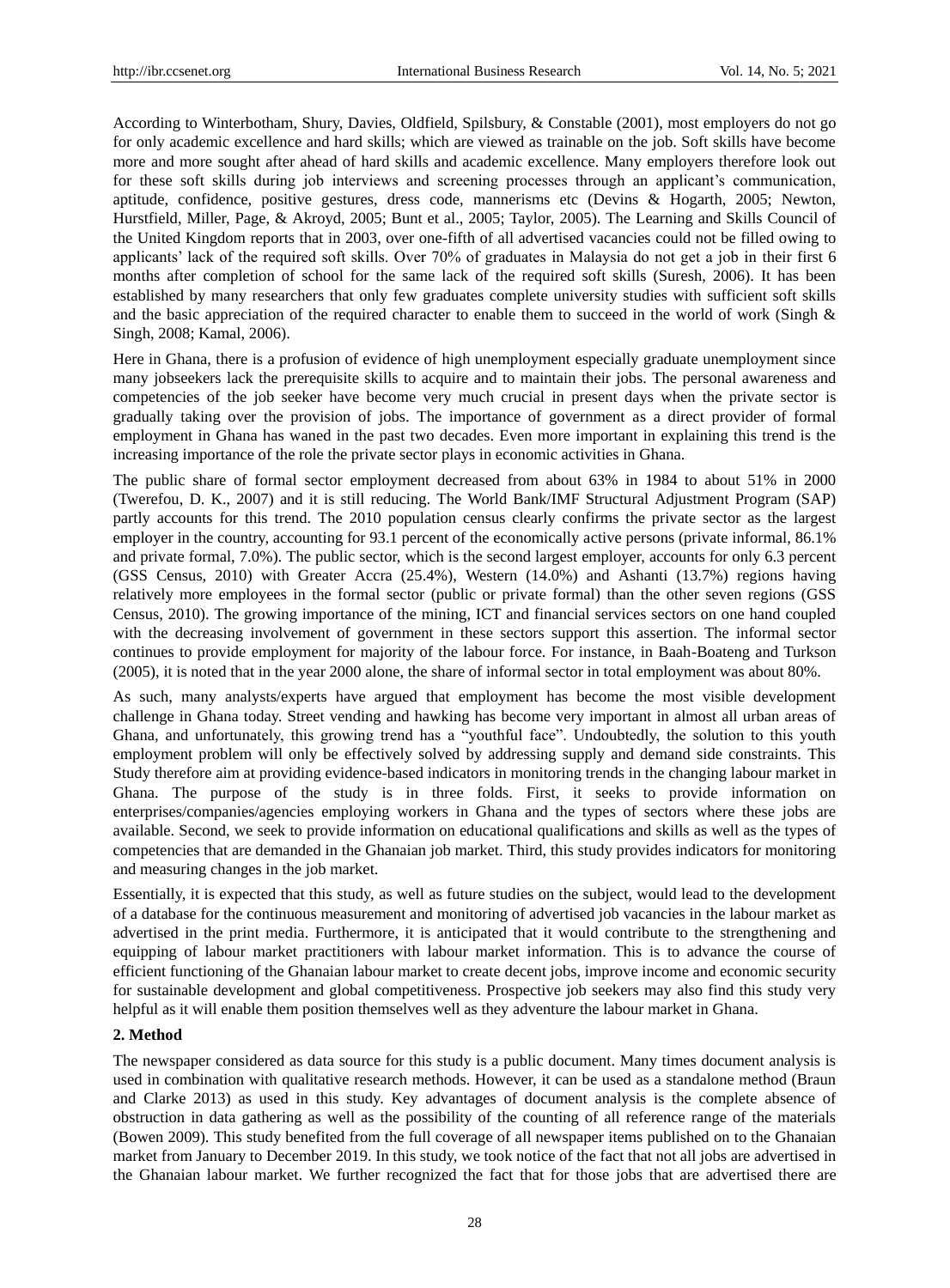various sources of advertising for job vacancies in the job market in both the electronic and print media. However, this present study is based on job advertisements in the most widely read national daily, the *Daily Graphic Newspaper.* This paper was chosen because of its circulation nationwide and distribution with more developed vendors widely networked. Secondly, their advertisements were also found in the other dailies. In compiling the data, extreme care is taken not to double count the adverts that appear in the subsequent editions. A questionnaire was designed to capture information such as; Job and job location, Sector declaring the vacancy, Type of skills and competencies required, Educational qualifications required, Number of previous years working experiences required, Age groups that are most sought after as well as mode of job application. Simple descriptive statistics and cross tabulations are used in presenting the findings.

# **3. Results**

## *3.1 Daily Distribution of 2019 Advertised Jobs*

The Daily Graphic publishes editions from Monday through to Saturday. From the daily distribution data in figure 1, Monday editions stands out as the day when most job advertisements are published. Of the three thousand four hundred and seventy-four (3,474) jobs advertised over the one-year period, one thousand one hundred and one (1,101) representing 31.7% of them featured in the Monday editions. The Thursday editions came next in succession in respect of days when most job advertisements were published in the Graphic. Seven hundred and eight (708) jobs, representing 20.4% of total jobs advertised were published on Thursdays. Wednesday came third with six hundred and three (603) job advertisements representing 17.4% of total jobs advertised. Tuesdays and Fridays followed fourth and fifth positions with Five hundred and nineteen (519) and Four hundred and ninety-eight (498) jobs, representing 14.9% and 14.3% of the total advertised jobs respectively. Saturday editions of the Daily Graphic recorded a highly negligible number of job advertisements.



Figure 1. Distribution of 2019 Advertised jobs by days of the week

## *3.2 Monthly Distribution of 2019 Advertised Jobs*

The study analyses a monthly count of advertised jobs with the aim of determining the months in which the Ghanaian labour market opens up for more jobs as compared to where the least number of jobs are opened. From figure 2, the month of May recorded the highest number of advertised jobs with five hundred and thirty-one (531) job openings, accounting for 15.3% of the total number of advertised jobs in Ghana for the year 2019. The month of February came next with four hundred and nine (409) advertised jobs representing 11.8 % of total advertised jobs for 2019. The other months saw a fairly equally distributed number of advertised jobs averaging 250 jobs per month. However, the month of December recorded the least number of advertised jobs of one hundred and sixty-six (166), representing 4.8% of 2019 advertised jobs in Ghana.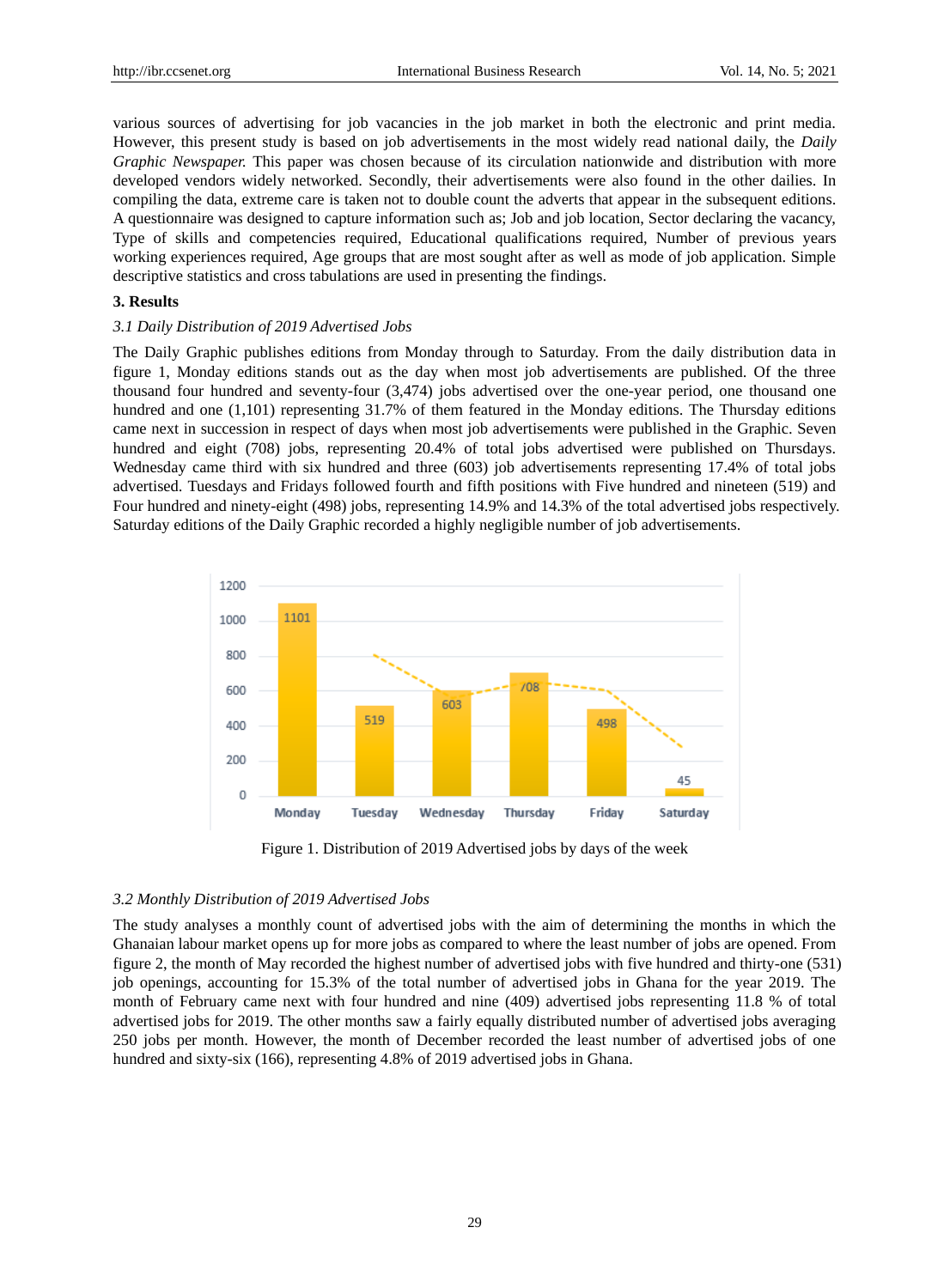

Figure 2. Distribution of 2019 Advertised jobs by Month of publication

## *3.3 Distribution of 2019 Advertised Job Vacancies by Type of Ownership*

Data on the distribution of advertised vacancies by type of ownership for the period January to December 2019 is on Table 1 below. The data available in Table 3.1 indicates that out of a total of three thousand, four hundred and seventy-four (3,474) jobs advertised in 2019, a whooping Two thousand, four hundred and twenty-eight (2,428) jobs representing 69.9 percent were offered by establishments that were privately owned. State owned establishments placed six hundred and forty-nine (649) advertisements representing 18.7 percent of the total job advertisements for 2019 while international organizations came as the third most opened establishment for prospective job seekers. A total of three hundred and fourteen (314) jobs representing 9.0 percent were offered by international organizations.

|  |  | Table 1. Descriptive Analysis of 2019 advertised jobs |  |
|--|--|-------------------------------------------------------|--|
|  |  |                                                       |  |

| Items                    |                               | <b>Frequency</b> | Percent |
|--------------------------|-------------------------------|------------------|---------|
|                          | Public Sector                 | 649              | 18.7    |
|                          | Private Sector                | 2428             | 69.9    |
| <b>Type of Ownership</b> | Joint private and public      | 21               | .6      |
|                          | International Organization    | 314              | 9.0     |
|                          | Non-Governmental Organization | 62               | 1.8     |
| <b>Total</b>             |                               | 3474             | 100.0   |

Figure 3 below demonstrates that with the exception of the month of February when Public sector establishments declared more job vacancies than the private sector, all other months saw the private sector dominating the labour market with job vacancies in Ghana for the year 2019.



Figure 3. Comparative analysis of private and public sector advertised jobs for 2019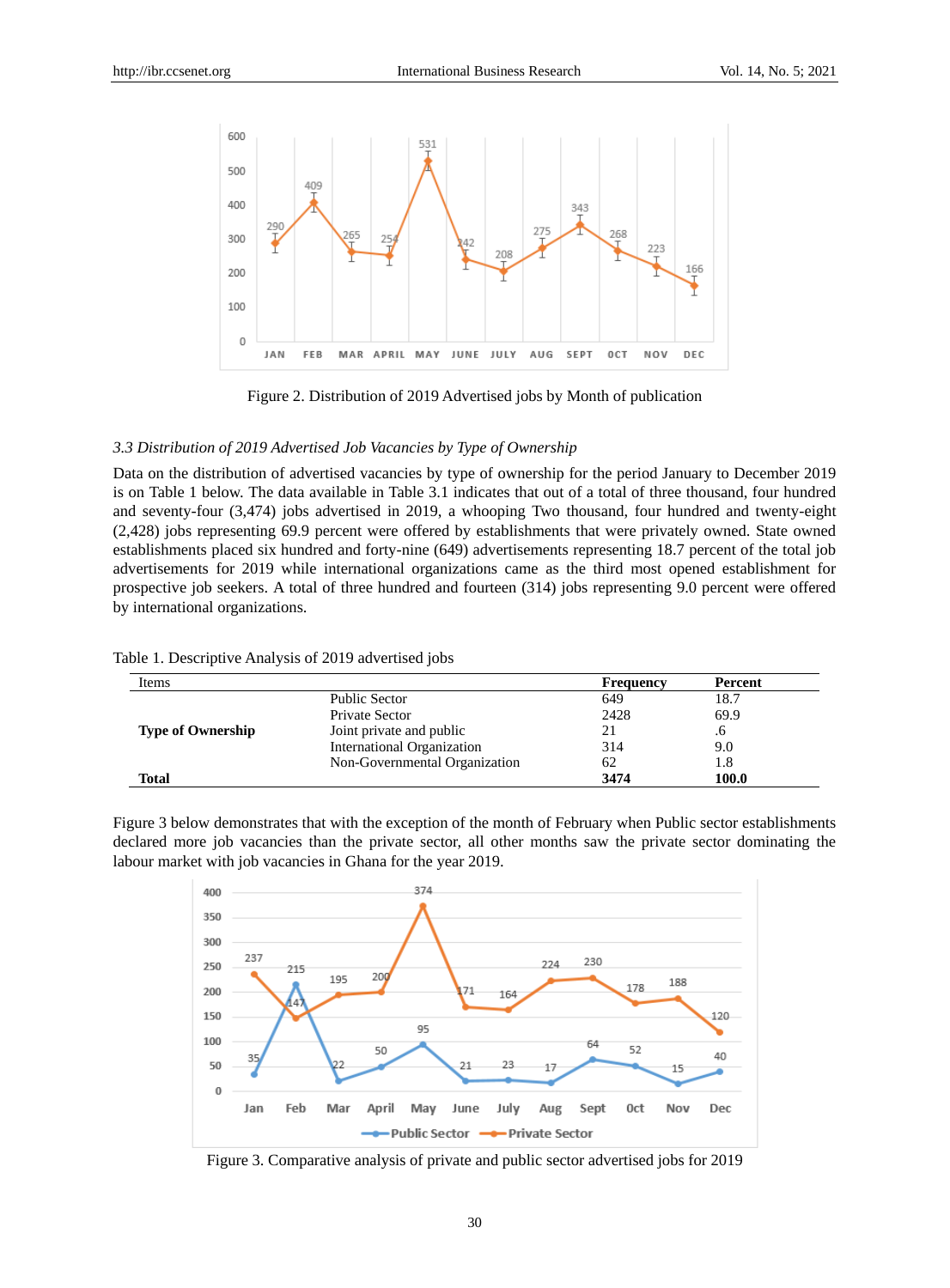# *3.4 Distribution of Employment Vacancies by Occupational Group*

Table 2 presents data on the advertised vacancies by type of occupational groups.

Table 2. 2019 Advertised vacancies by Occupational groups

| 7<br>General Labourer<br>71<br>House help<br>39<br><b>Cleaners</b><br>39<br><b>Elementary</b> jobs<br>Security<br>13.9<br>Hospitality<br>112<br>134<br><b>Drivers</b><br>80<br>Other Elementary jobs<br>482<br><b>Total</b><br>Crafts<br>11<br><b>Artisanal Jobs</b><br>97<br><b>Related Works</b><br>3.0<br>108<br><b>Total</b><br>70<br>Secretary<br><b>Clerks</b><br><b>Related Works</b><br>68<br>4.0<br><b>Total</b><br>138<br><b>Sales &amp; Promotion</b><br>270<br>7.8<br>140<br>Accountants<br><b>Customer Service Co-ordination</b><br>7<br><b>Administrative</b><br>39<br>Procurement Officer<br>18.1<br><b>Assistants</b><br><b>Public Relation Officer</b><br>18<br>424<br><b>Related Works</b><br>628<br><b>Total</b><br>36<br>Human Resource Managers<br>Technicians and Associate Professionals<br>178<br>31<br><b>Chief Executive Officers</b><br>686<br>Other Snr Management Officials<br>90<br>Lecturers<br>465<br>Teachers<br>$\overline{4}$<br>Architects<br><b>Medical Officers</b><br>80<br><b>Professionals</b><br>30<br>Contractors<br>and<br>38<br>53.2<br><b>Management Officials</b><br>Lawyers<br>118<br>Engineers<br>Artist/Authors<br>6<br>$\,8\,$<br>Designers<br>5<br>Chemists<br>7<br>Editors<br>13<br>Scientist<br>45<br><b>Registered Nurses</b><br>8<br><b>Bankers</b><br>1848<br>Total<br><b>Grand Total</b><br>3474<br>100.0 | Occupational group | Frequency | Overall percent |
|---------------------------------------------------------------------------------------------------------------------------------------------------------------------------------------------------------------------------------------------------------------------------------------------------------------------------------------------------------------------------------------------------------------------------------------------------------------------------------------------------------------------------------------------------------------------------------------------------------------------------------------------------------------------------------------------------------------------------------------------------------------------------------------------------------------------------------------------------------------------------------------------------------------------------------------------------------------------------------------------------------------------------------------------------------------------------------------------------------------------------------------------------------------------------------------------------------------------------------------------------------------------------------------------------------------------------------------------------------------------|--------------------|-----------|-----------------|
|                                                                                                                                                                                                                                                                                                                                                                                                                                                                                                                                                                                                                                                                                                                                                                                                                                                                                                                                                                                                                                                                                                                                                                                                                                                                                                                                                                     |                    |           |                 |
|                                                                                                                                                                                                                                                                                                                                                                                                                                                                                                                                                                                                                                                                                                                                                                                                                                                                                                                                                                                                                                                                                                                                                                                                                                                                                                                                                                     |                    |           |                 |
|                                                                                                                                                                                                                                                                                                                                                                                                                                                                                                                                                                                                                                                                                                                                                                                                                                                                                                                                                                                                                                                                                                                                                                                                                                                                                                                                                                     |                    |           |                 |
|                                                                                                                                                                                                                                                                                                                                                                                                                                                                                                                                                                                                                                                                                                                                                                                                                                                                                                                                                                                                                                                                                                                                                                                                                                                                                                                                                                     |                    |           |                 |
|                                                                                                                                                                                                                                                                                                                                                                                                                                                                                                                                                                                                                                                                                                                                                                                                                                                                                                                                                                                                                                                                                                                                                                                                                                                                                                                                                                     |                    |           |                 |
|                                                                                                                                                                                                                                                                                                                                                                                                                                                                                                                                                                                                                                                                                                                                                                                                                                                                                                                                                                                                                                                                                                                                                                                                                                                                                                                                                                     |                    |           |                 |
|                                                                                                                                                                                                                                                                                                                                                                                                                                                                                                                                                                                                                                                                                                                                                                                                                                                                                                                                                                                                                                                                                                                                                                                                                                                                                                                                                                     |                    |           |                 |
|                                                                                                                                                                                                                                                                                                                                                                                                                                                                                                                                                                                                                                                                                                                                                                                                                                                                                                                                                                                                                                                                                                                                                                                                                                                                                                                                                                     |                    |           |                 |
|                                                                                                                                                                                                                                                                                                                                                                                                                                                                                                                                                                                                                                                                                                                                                                                                                                                                                                                                                                                                                                                                                                                                                                                                                                                                                                                                                                     |                    |           |                 |
|                                                                                                                                                                                                                                                                                                                                                                                                                                                                                                                                                                                                                                                                                                                                                                                                                                                                                                                                                                                                                                                                                                                                                                                                                                                                                                                                                                     |                    |           |                 |
|                                                                                                                                                                                                                                                                                                                                                                                                                                                                                                                                                                                                                                                                                                                                                                                                                                                                                                                                                                                                                                                                                                                                                                                                                                                                                                                                                                     |                    |           |                 |
|                                                                                                                                                                                                                                                                                                                                                                                                                                                                                                                                                                                                                                                                                                                                                                                                                                                                                                                                                                                                                                                                                                                                                                                                                                                                                                                                                                     |                    |           |                 |
|                                                                                                                                                                                                                                                                                                                                                                                                                                                                                                                                                                                                                                                                                                                                                                                                                                                                                                                                                                                                                                                                                                                                                                                                                                                                                                                                                                     |                    |           |                 |
|                                                                                                                                                                                                                                                                                                                                                                                                                                                                                                                                                                                                                                                                                                                                                                                                                                                                                                                                                                                                                                                                                                                                                                                                                                                                                                                                                                     |                    |           |                 |
|                                                                                                                                                                                                                                                                                                                                                                                                                                                                                                                                                                                                                                                                                                                                                                                                                                                                                                                                                                                                                                                                                                                                                                                                                                                                                                                                                                     |                    |           |                 |
|                                                                                                                                                                                                                                                                                                                                                                                                                                                                                                                                                                                                                                                                                                                                                                                                                                                                                                                                                                                                                                                                                                                                                                                                                                                                                                                                                                     |                    |           |                 |
|                                                                                                                                                                                                                                                                                                                                                                                                                                                                                                                                                                                                                                                                                                                                                                                                                                                                                                                                                                                                                                                                                                                                                                                                                                                                                                                                                                     |                    |           |                 |
|                                                                                                                                                                                                                                                                                                                                                                                                                                                                                                                                                                                                                                                                                                                                                                                                                                                                                                                                                                                                                                                                                                                                                                                                                                                                                                                                                                     |                    |           |                 |
|                                                                                                                                                                                                                                                                                                                                                                                                                                                                                                                                                                                                                                                                                                                                                                                                                                                                                                                                                                                                                                                                                                                                                                                                                                                                                                                                                                     |                    |           |                 |
|                                                                                                                                                                                                                                                                                                                                                                                                                                                                                                                                                                                                                                                                                                                                                                                                                                                                                                                                                                                                                                                                                                                                                                                                                                                                                                                                                                     |                    |           |                 |
|                                                                                                                                                                                                                                                                                                                                                                                                                                                                                                                                                                                                                                                                                                                                                                                                                                                                                                                                                                                                                                                                                                                                                                                                                                                                                                                                                                     |                    |           |                 |
|                                                                                                                                                                                                                                                                                                                                                                                                                                                                                                                                                                                                                                                                                                                                                                                                                                                                                                                                                                                                                                                                                                                                                                                                                                                                                                                                                                     |                    |           |                 |
|                                                                                                                                                                                                                                                                                                                                                                                                                                                                                                                                                                                                                                                                                                                                                                                                                                                                                                                                                                                                                                                                                                                                                                                                                                                                                                                                                                     |                    |           |                 |
|                                                                                                                                                                                                                                                                                                                                                                                                                                                                                                                                                                                                                                                                                                                                                                                                                                                                                                                                                                                                                                                                                                                                                                                                                                                                                                                                                                     |                    |           |                 |
|                                                                                                                                                                                                                                                                                                                                                                                                                                                                                                                                                                                                                                                                                                                                                                                                                                                                                                                                                                                                                                                                                                                                                                                                                                                                                                                                                                     |                    |           |                 |
|                                                                                                                                                                                                                                                                                                                                                                                                                                                                                                                                                                                                                                                                                                                                                                                                                                                                                                                                                                                                                                                                                                                                                                                                                                                                                                                                                                     |                    |           |                 |
|                                                                                                                                                                                                                                                                                                                                                                                                                                                                                                                                                                                                                                                                                                                                                                                                                                                                                                                                                                                                                                                                                                                                                                                                                                                                                                                                                                     |                    |           |                 |
|                                                                                                                                                                                                                                                                                                                                                                                                                                                                                                                                                                                                                                                                                                                                                                                                                                                                                                                                                                                                                                                                                                                                                                                                                                                                                                                                                                     |                    |           |                 |
|                                                                                                                                                                                                                                                                                                                                                                                                                                                                                                                                                                                                                                                                                                                                                                                                                                                                                                                                                                                                                                                                                                                                                                                                                                                                                                                                                                     |                    |           |                 |
|                                                                                                                                                                                                                                                                                                                                                                                                                                                                                                                                                                                                                                                                                                                                                                                                                                                                                                                                                                                                                                                                                                                                                                                                                                                                                                                                                                     |                    |           |                 |
|                                                                                                                                                                                                                                                                                                                                                                                                                                                                                                                                                                                                                                                                                                                                                                                                                                                                                                                                                                                                                                                                                                                                                                                                                                                                                                                                                                     |                    |           |                 |
|                                                                                                                                                                                                                                                                                                                                                                                                                                                                                                                                                                                                                                                                                                                                                                                                                                                                                                                                                                                                                                                                                                                                                                                                                                                                                                                                                                     |                    |           |                 |
|                                                                                                                                                                                                                                                                                                                                                                                                                                                                                                                                                                                                                                                                                                                                                                                                                                                                                                                                                                                                                                                                                                                                                                                                                                                                                                                                                                     |                    |           |                 |
|                                                                                                                                                                                                                                                                                                                                                                                                                                                                                                                                                                                                                                                                                                                                                                                                                                                                                                                                                                                                                                                                                                                                                                                                                                                                                                                                                                     |                    |           |                 |
|                                                                                                                                                                                                                                                                                                                                                                                                                                                                                                                                                                                                                                                                                                                                                                                                                                                                                                                                                                                                                                                                                                                                                                                                                                                                                                                                                                     |                    |           |                 |
|                                                                                                                                                                                                                                                                                                                                                                                                                                                                                                                                                                                                                                                                                                                                                                                                                                                                                                                                                                                                                                                                                                                                                                                                                                                                                                                                                                     |                    |           |                 |
|                                                                                                                                                                                                                                                                                                                                                                                                                                                                                                                                                                                                                                                                                                                                                                                                                                                                                                                                                                                                                                                                                                                                                                                                                                                                                                                                                                     |                    |           |                 |
|                                                                                                                                                                                                                                                                                                                                                                                                                                                                                                                                                                                                                                                                                                                                                                                                                                                                                                                                                                                                                                                                                                                                                                                                                                                                                                                                                                     |                    |           |                 |
|                                                                                                                                                                                                                                                                                                                                                                                                                                                                                                                                                                                                                                                                                                                                                                                                                                                                                                                                                                                                                                                                                                                                                                                                                                                                                                                                                                     |                    |           |                 |
|                                                                                                                                                                                                                                                                                                                                                                                                                                                                                                                                                                                                                                                                                                                                                                                                                                                                                                                                                                                                                                                                                                                                                                                                                                                                                                                                                                     |                    |           |                 |
|                                                                                                                                                                                                                                                                                                                                                                                                                                                                                                                                                                                                                                                                                                                                                                                                                                                                                                                                                                                                                                                                                                                                                                                                                                                                                                                                                                     |                    |           |                 |

It was realized that more than half of all job openings (53.2%) was for managers, senior officials, professionals, technicians and associate professionals. An overwhelming one thousand, eight hundred and forty-eight (1848) out of the total three thousand four hundred and seventy-four (3474) advertised job vacancies were in demand of professionals and management officials. Next in demand were service workers and administrative assistants for whom a total of six hundred and twenty-eight (628) job positions were offered, representing 18.1 percent of the total jobs advertised from January to December 2019.

Interestingly but not surprising, Elementary Occupation workers came third on the league of workers in demand on the labour market with four hundred and eight-two (482) advertised jobs, representing 13.9 percent of the total jobs advertised in 2019. Drivers and hospitality workers were in high demand.

Sales and Promotion came next in demand with a total of two hundred and seventy (270) job positions representing 7.8 percent of the total jobs advertised from January to December 2019. The least sought after were Clerks (4.0%) and artisanal workers representing 3.0 percent. Key artisanal positions opened for employment included Hairdressers, Sprayers, Upholsters, Carpenters, Mechanics, Masons, Steel Benders, Painters, Electricians, Plumbers, Tailors, Seamstress, Florists, Boiler Makers, Offshore Scaffolders, Welders, Burners, Riggers and Bakers. For the clerks and related works demand, jobs were largely opened to Receptionists, Front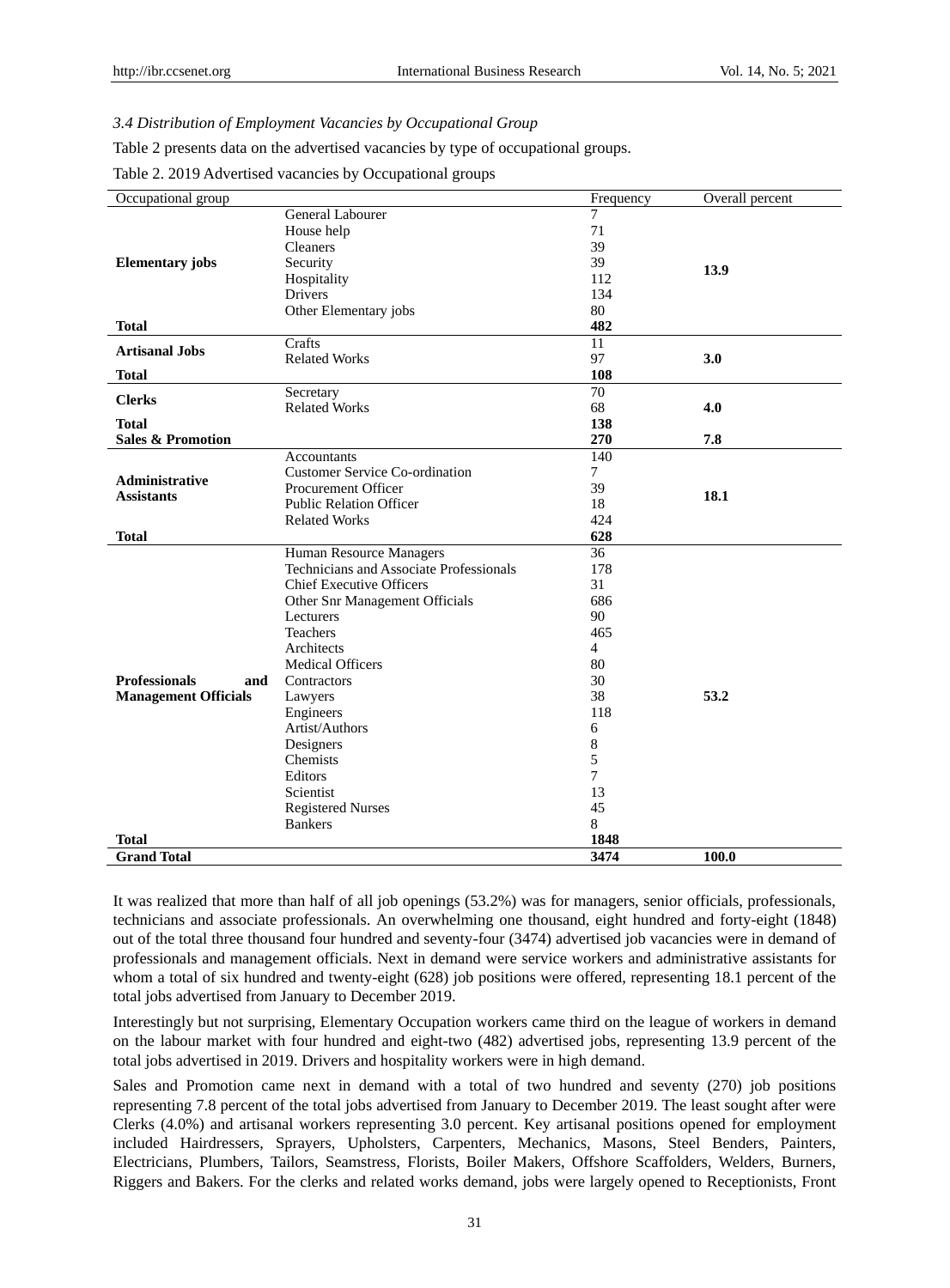Desk Officers, Accounts Clerks, Data Entry Clerks, Office Assistants, General Clerks, Call Centre Agents, Site Clerks, Cashiers, Typists, Office Assistants, and Porters.

# *3.5 Distribution of Employment Vacancies by Educational Attainment*

About seven hundred and ninety-three (793) out of the total three thousand, four hundred and seventy-four (3474) advertised jobs in 2019 did not require applicants to hold any academic qualification. Of the remaining two thousand six hundred and eighty-one (2681) that required educational qualification, almost half (47.3%) representing 1,268 out of 2,681 of the advertised jobs were opened to university first degree holders as evident in Figure 4. Postgraduate master's holders followed closely with five hundred and forty-four (544) openings representing 20.3 %. Higher National Diploma (HND) and other Diplomas accounted for four hundred and ninety-two (492) openings representing 18.4 %. An expectedly low number of jobs (180) were opened for PhD holders, representing 6.7% of the total job vacancies advertised for 2019. The study indicates that less than 7 percent of the advertised job vacancies went to people whose educational qualifications were below the secondary level.



Figure 4. Vacancies by Educational Qualification

## *3.6 Other Skills and Competencies Required*

|                                            | <b>Responses</b> |         | <b>Percent of Cases</b> |  |
|--------------------------------------------|------------------|---------|-------------------------|--|
| <b>Key Competencies</b>                    | N                | Percent |                         |  |
| Teamwork skills                            | 509              | 7.5%    | 23.4%                   |  |
| Sector Specific skills                     | 1846             | 27.0%   | 84.8%                   |  |
| Communication                              | 737              | 10.8%   | 33.9%                   |  |
| Computer ability skills                    | 854              | 12.5%   | 39.2%                   |  |
| Ability to adapt and act in new situations | 66               | 1.0%    | 3.0%                    |  |
| Good reading and writing skills            | 346              | $5.1\%$ | 15.9%                   |  |
| Analytic and Problem solving skills        | 340              | 5.0%    | 15.6%                   |  |
| Planning and Organization                  | 347              | $5.1\%$ | 15.9%                   |  |
| Decision making Skills                     | 61               | .9%     | 2.8%                    |  |
| Numeracy skills                            | 33               | .5%     | 1.5%                    |  |
| Leadership skills                          | 335              | 4.9%    | 15.4%                   |  |
| Operations management skills               | 44               | .6%     | 2.0%                    |  |
| Marketing skills                           | 61               | .9%     | 2.8%                    |  |
| Good Human Relation                        | 376              | $5.5\%$ | 17.3%                   |  |
| Working for long hours                     | 70               | 1.0%    | 3.2%                    |  |
| Work during weekends                       | 58               | .8%     | 2.7%                    |  |
| Driving skills                             | 139              | $2.0\%$ | 6.4%                    |  |
| Technical skills                           | 135              | $2.0\%$ | 6.2%                    |  |
| Management skills                          | 364              | 5.3%    | 16.7%                   |  |
| Catering skills                            | 1                | .0%     | .0%                     |  |
| Others                                     | 110              | 1.6%    | 5.1%                    |  |
| Total                                      | 6832             | 100.0%  | 313.8%                  |  |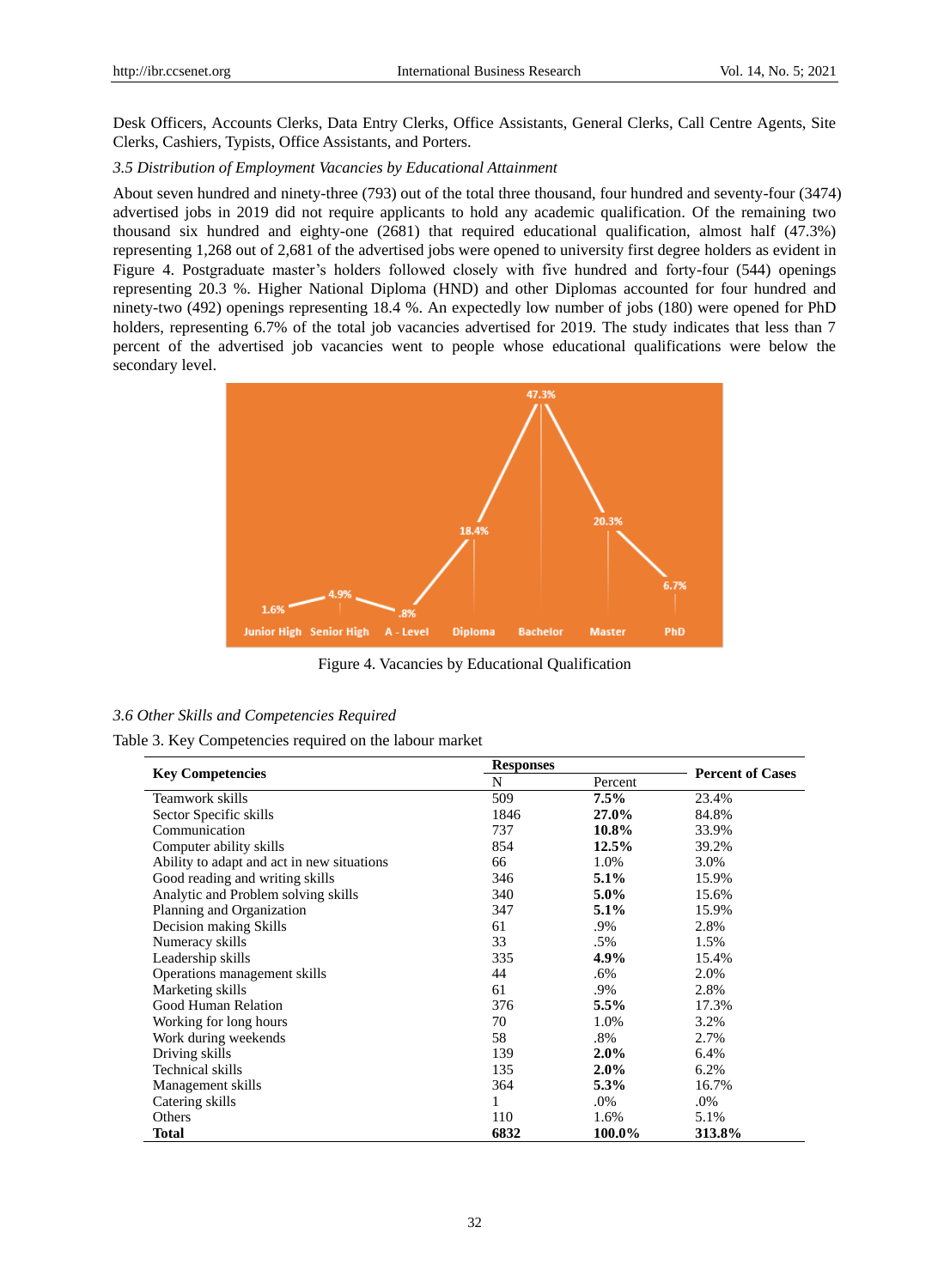The study also identified that besides the academic qualifications of job seekers, there are other skills and competencies that employers are looking for from job seekers in the Ghanaian labour market. The best four skills required by the Ghanaian labour market include sector specific skills (27.0 %), Computer literacy skills (12.7%), Communication skills (10.8%) and Teamwork skills (7.5%). The next set of soft skills include Good Human Relation (5.5%), Management skills (5.3), Good reading and writing skills (5.1%), Planning and Organization (5.1%), Analytic and Problem solving skills (5.0%) and Leadership skills (4.9%). Other skills were required in minimal proportion as evident in Table 3.3 above.

## *3.7 Duration of Advertisement, Age and Working Experience Requirements*

The data available indicates that nearly 60% of jobs available require job seekers to apply within an average of fourteen days from the day of advertisement. From Table 3.4 below, both the median and the mode reveals that job advertisements last for about two weeks from the day of advertisement to the deadline. From the spread measures (the  $25<sup>th</sup>$  and the  $75<sup>th</sup>$  percentiles), adverts last between 8 days to 16 days. The data available further indicates that only about 6.4% of 2019 advertised jobs specified limits on age. The mean minimum age requirement was 30 years and the mean maximum age was 39 years, the minimum median age required was 30 years and 35 years for the maximum median age. The mode reveals 30 and 35 minimum and maximum age requirements respectively for the 2019 advertised job vacancies. From the spread measures (the  $25<sup>th</sup>$  and the  $75<sup>th</sup>$ percentiles), the least most robust age one is likely to secure a job was estimated as 25 years while the maximum age at which one may be required on the job market in Ghana is 45years. Average number of years of working experience required was found to be 5years by the time of job vacancy while the spread ranges from 3years to 10years (the  $25<sup>th</sup>$  and the 75<sup>th</sup> percentiles).



Figure 5. Averages on duration of advert, age and working experience requirements

Table 4. Basic Statistics on duration of advert, age and working experience requirements

|                    |         | <b>Advert Duration</b> | Min<br>Age | Max<br>Age | Min work exp | Max work exp |
|--------------------|---------|------------------------|------------|------------|--------------|--------------|
|                    |         |                        | Required   | Required   |              |              |
| N                  | Valid   | 1968                   | 223        | 212        | 1639         | 211          |
|                    | Missing | 1506                   | 3251       | 3262       | 1835         | 3263         |
| Mean               |         | 14.11                  | 29.83      | 39.27      | 5.13         | 7.09         |
| Std. Error of Mean |         | .177                   | .518       | .769       | .075         | .255         |
| Median             |         | 13.00                  | 30.00      | 35.00      | 5.00         | 5.00         |
| Mode               |         | 15                     | 30         | 35         |              | 5            |
| Std. Deviation     |         | 7.869                  | 7.735      | 11.198     | 3.026        | 3.700        |
| <b>Skewness</b>    |         | 1.518                  | .961       | $-136$     | 1.226        | .674         |
| Kurtosis           |         | 3.360                  | 1.371      | .888       | 1.667        | $-465$       |
| Percentiles        | 25      | 8.00                   | 25.00      | 35.00      | 3.00         | 5.00         |
|                    | 75      | 16.00                  | 32.00      | 45.00      | 6.00         | 10.00        |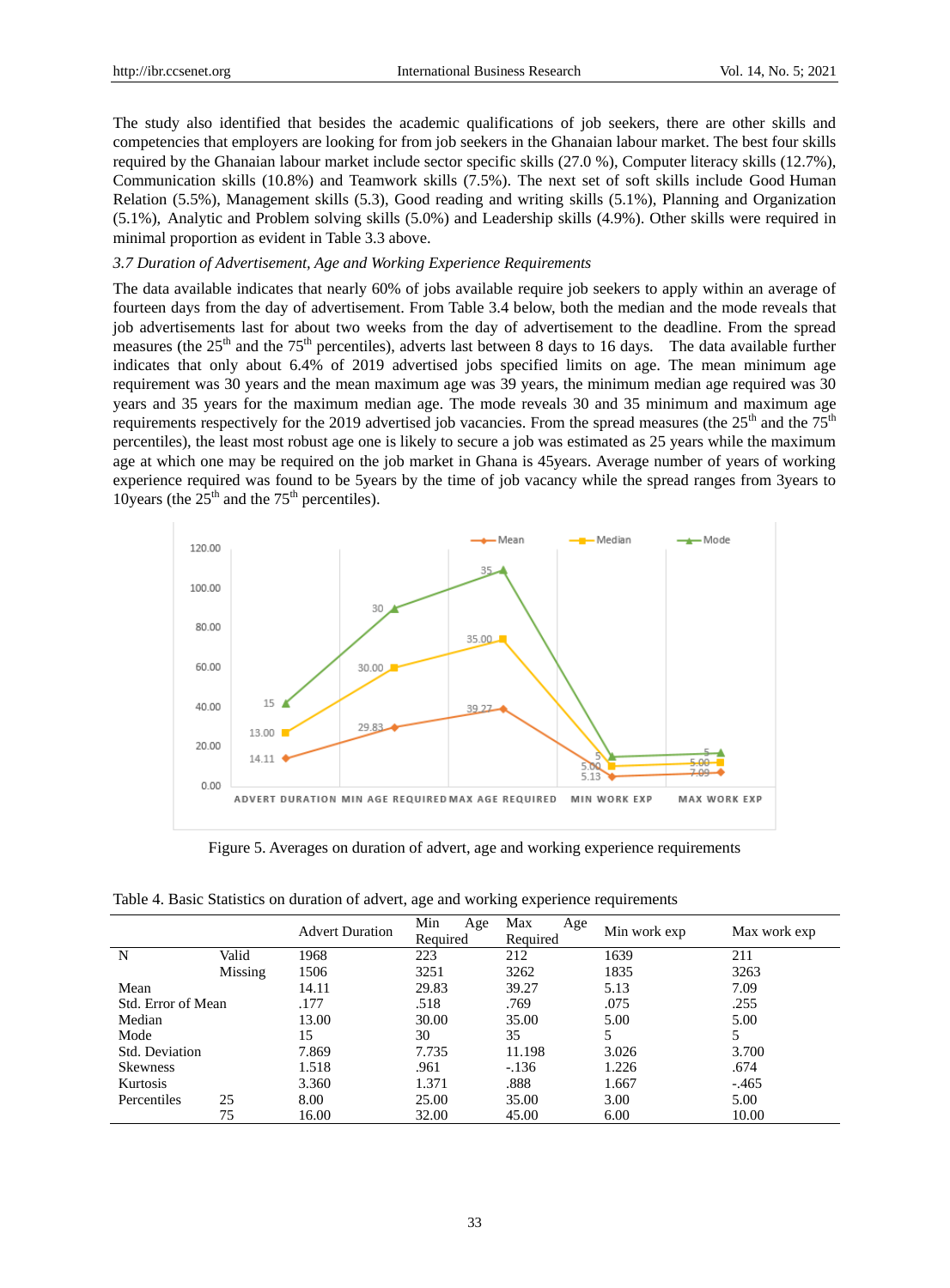

Figure 6. Percentiles of duration of advert, age and working experience requirements

#### *3.8 Applying for the Job*

The mode of employment application is captured in this report to draw prospective applicant's attention to the need to take such modes seriously in their training stage; CV preparation, writing a suitable application letter, and the use of email as a means of delivering your application. From Table 5 below, almost one-fourth (25.8%) of all job openings were in demand of a Curriculum Vitae (CV). This was followed by an application letter (20.6%) and via E-mail mode (18.5%). All prospective job applicants are therefore advised to master these three vitals. A bad CV means irrespective of your ability or suitability; you may not pass the CV sorting stage of employee selection.

|                               | Responses |         | Percent of Cases |  |
|-------------------------------|-----------|---------|------------------|--|
|                               | N         | Percent |                  |  |
| <b>CV</b>                     | 2201      | 25.8%   | 63.4%            |  |
| Application letter            | 1755      | 20.6%   | 50.6%            |  |
| Via contact number            | 1068      | 12.5%   | 30.8%            |  |
| Certificate                   | 505       | 5.9%    | 14.6%            |  |
| Login portal                  | 190       | 2.2%    | 5.5%             |  |
| Hand delivery                 | 196       | 2.3%    | 5.7%             |  |
| Via E-mail                    | 1583      | 18.5%   | 45.6%            |  |
| Both E-mail and hand delivery | 142       | 1.7%    | 4.1%             |  |
| Postal Address                | 671       | 7.9%    | 19.3%            |  |
| Media platforms               | 223       | 2.6%    | 6.4%             |  |
| <b>Total</b>                  | 8534      | 100.0%  | 246.0%           |  |

#### Table 5. Mode of employment application

In addition to all of the above discussed requirements for the Ghanaian labour market, including number of years working experience, computer literacy, valid driving license and the data available indicate further that some of the advertised job vacancies sought for job seekers who could communicate in one or more of the two most populous foreign languages, which are English and French.

|  | Table 6. Foreign languages requirement |
|--|----------------------------------------|
|  |                                        |

|                              | Responses | Percent<br>- of |        |
|------------------------------|-----------|-----------------|--------|
| items                        |           | Percent         | Cases  |
| English                      | 305       | 63.5%           | 80.5%  |
| French                       | 113       | 23.5%           | 29.8%  |
| Arabic                       | 4         | .8%             | 1.1%   |
| Spanish                      |           | .4%             | .5%    |
| Other international language |           | 1.9%            | 2.4%   |
| Local Languages              | 47        | 9.8%            | 12.4%  |
| Total                        | 480       | 100.0%          | 126.6% |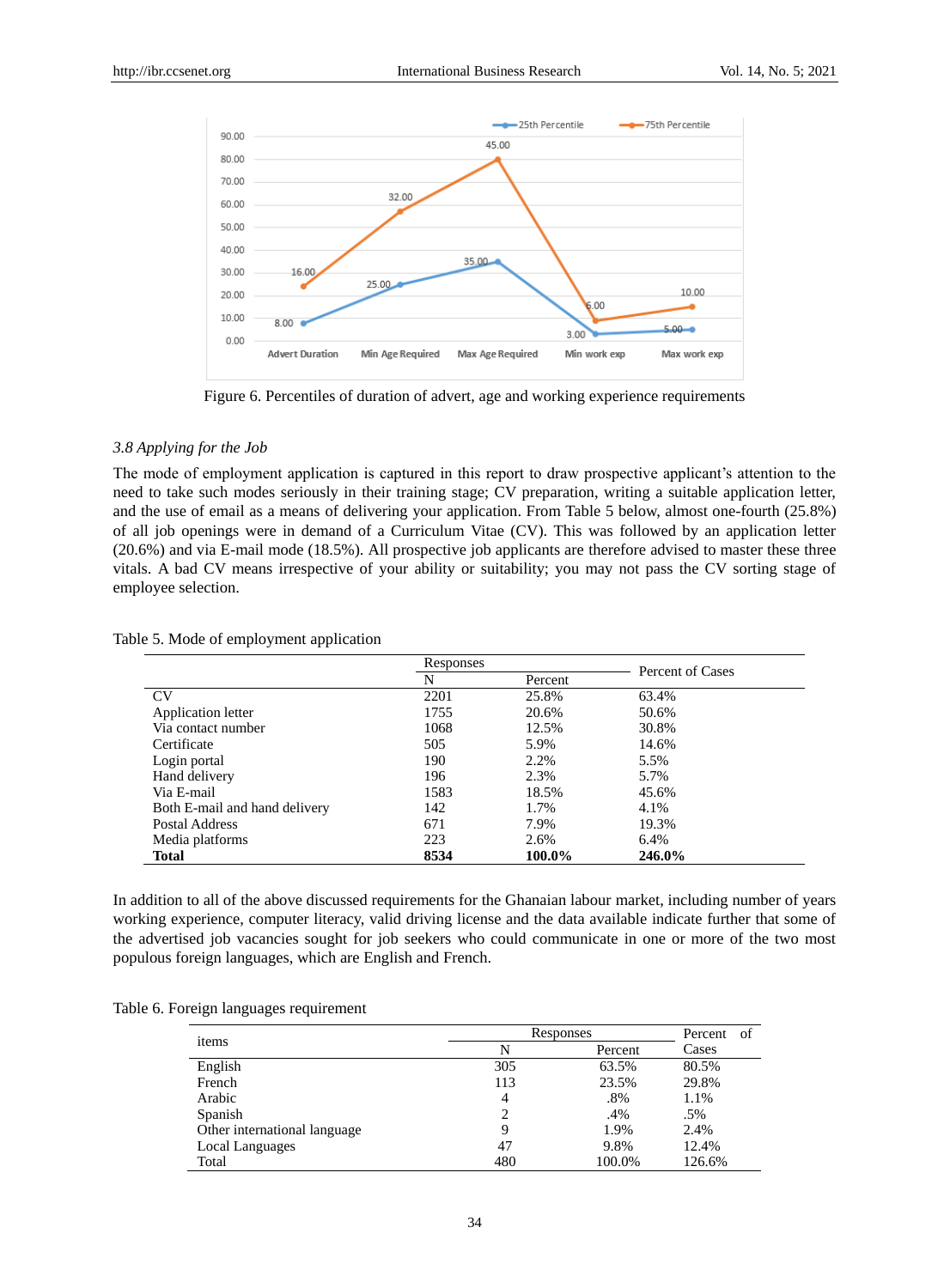From Table 6, out of the about four hundred and eight advertised job openings that required the ability to speak a foreign language, three hundred and five (305) representing 63.5% sought for those who could speak or work using the English language while one hundred and thirteen (113) representing 23.5 % of the job positions advertised sought for those with French speaking abilities. Very low demand was available for job seekers with Arabic and Spanish speaking abilities.

# **4. Discussion**

## *4.1 Employability Requirements*

What makes up an employable individual is seen by many researchers (Allen et al. 2013; Fejes 2010; Garsten and Jacobsson 2013) as one's ability to exhibit sufficient human capital relevant for a potential employer. It is clearly shown in this study that people seeking jobs are to make good use of the newspapers as they seek employment. Knowing the clear ranking of days of the week in which the majority of jobs are likely to be advertised enables a job seeker who is unable to afford all editions to target at least one day when most jobs are advertised. This study suggests Monday's edition of the Daily Graphic in the case of a job seeker in the Ghanaian labour market. Even in the event of their inability to afford the cost of buying the newspaper, they can try and visit the news stands on Mondays, Wednesdays and Thursdays and seek the consent of vendors to scan for advertised jobs. If this trend should persist, where the majority of jobs shall be available in February and May than all other months of the year (as revealed by this study), then prospective job seekers will have to position themselves adequately ahead for same.

Many studies have established evidence for age limit requirements for the prospective employer (Allen et al. 2013; Kelan 2014; Reid and LeDrew 2013). Understanding the trends in advertisement duration, age requirements and the number of years of working experience required are useful in guiding readers and prospective job seekers ahead of seeking jobs. Timing for your required job and meeting application deadlines are as key as ever. Knowledge of the advertisement lifespan may be useful in tracking jobs. Also, of outmost interest is the age limit requirement for securing jobs in the Ghanaian labour market. The age pyramid observed from the data suggests that all other things being equal, one may secure a job by age 25. The peak age however was found to be around age 35 from whence the likelihood of obtaining a job reduces as one approaches the age 45 mark. Training and preparation for the job market should therefore begin early enough so as to be properly positioned for the rather few jobs that will be advertised.

It is also interesting to observe that prospective job applicants may be required to demonstrate a minimum of 3 years of working experience prior to securing jobs. This requirement; years of work experience has very solid confirmation in employment literature (Eggenhofer-Rehart et al. 2018; Larsen et al. 2018; Mancinelli et al. 2010; van Riemsdijk et al. 2016). This study affirms that; the chances of securing jobs were found to be directly associated with the years of relative working experience. The advice therefore is that prospective job seekers should take advantage of any small space off time to take on internship programs, voluntary works and industrial attachments to build on the necessary work experiences required in order to be competitive in the search for jobs in the Ghanaian labour market. Mandatory National Service and the Nation Builders Corps (NABCO) have provided timely avenues for our teeming unemployed graduates to secure at least the minimum required three (3) years of working experience. It therefore comes not as a surprise that even before the three-year term expires for the first batch of beneficiaries, over 20,000 of them have already secured full time jobs and have exited the programme.

## *4.2 Government must Partner with the Private Sector (More Action Less Talk)*

The private sector dominating vacancies in the labour market in Ghana is in order. It is a long existing belief that the Private sector is the engine of growth. Apart from the structural ministries, departments and agencies of Government that must exist and flourish, the key target of governments should be to create the needed environment to propel the growth of the private sector. The preponderance of the private sector in the demand for jobs is a reflection of the ongoing transformation in the Ghanaian labour market with the private sector playing a leading role in job creation. Judging from the proportion of advertised vacancies by the private sector as compared to those placed by the government institutions, the private sector can be relied upon to play its role as the engine of growth in the economy. Strategic partnership must continuously be built between Government and the Private sector in the area of job creation. It is laudable that the concept of One District One Factory is pivoted on the private sector. Let more of such partnerships be seen in the mechanization of Ghana's Agricultural sector, Sanitation, Infrastructural expansion in the area of affordable housing, Tourism, Roads, Railways, Aviation and Freights. A deliberate agenda on import substitution should drive the creation of a conducive environment for the private sector such that only captains who intend to industrialise the Ghanaian labour market benefits from same.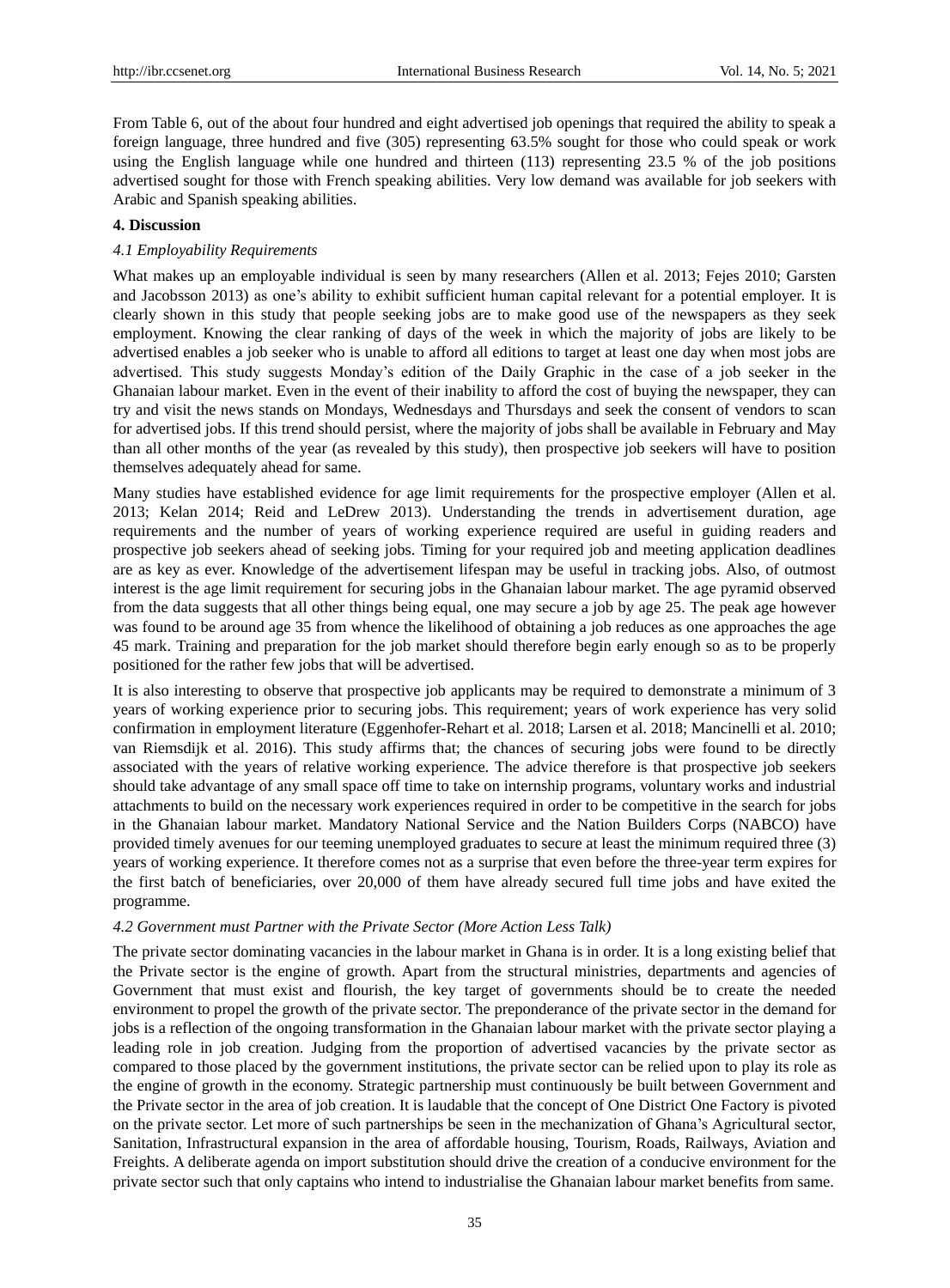## *4.3 Manpower Training and Development*

By far, more jobs exist for persons of the professional class than for all other groups of prospective job seekers. What this implies is that persons who may seek jobs on the Ghanaian labour market may have to carefully assess their interest areas and build a profession in such fields to enhance their chances of securing such jobs that may come their way. Other senior management officials' category, and of course the Teaching profession as well as those of the Technician class stand a greater chance of securing jobs. One key aspect of this study is its aim to add to research on labour entry requirements and the role of social categorizations such as the applicant's transferable competencies (Bernhard-Oettel and Näswall 2015), and previous education attainment (Eggenhofer-Rehart et al. 2018; Larsen et al. 2018). Let us therefore guide the training and research sections of our national life and redirect same to technical and vocational related professions; it will do us good in our quest to building an industry driven economy. The middle class jobs also featured significantly during the year under review. We must therefore devote more energies into developing such middle level manpower. It is also instructive to note that of the elementary jobs class, drivers and persons with hospitality background dominated significantly. This feeds into the need to offer access to more vocational and technical apprenticeship training to persons who are unable to further their education.

#### *4.4 Prioritizing Higher Learning*

Though the cost of education is quite high, prospective job seekers should try hard to advance in learning at least to the Bachelor's degree level (Eggenhofer-Rehart et al. 2018; Larsen et al. 2018). This largely enhances their chances of securing jobs on the Ghanaian labour market. In fact, over 74.4% of all jobs advertised from January to December 2019 were opened to persons with Bachelor's degree or higher. This should be a wakeup call for all citizens especially prospective job seekers. They will enhance their chances of survival in the competition for the rather scarce job vacancies by advancing in education. The pyramid as at now favours higher learning and citizens should take note. It is advised that persons undergoing academic training in bachelors or higher learning should try and be consistent with their fields of learning. Having different program degrees will largely not enhance one's chances of securing jobs in the labour market. Jack of all trades is likely to make one a master of none.

## *4.5 Improving Your Soft Skills*

Deliberate attempts should be made by students and prospective job seekers to acquire and improve their soft skills and other competencies. Soft skills are actually different from hard skills and prospective job seekers should be aware and position themselves accordingly. Whereas hard skills are acquired through training in one's profession, soft skills are a combination of people-skills, social skills, communication skills, character or personality traits, attitudes, career attributes, social intelligence and emotional intelligent quotient, among others, that enable people to navigate their environment, work well with others, perform well and achieve their goals with complementing hard skills. For example, the Journalist must demonstrate absolute journalism skills at the point of seeking a job and so shall be required of the seeker of a Construction, teaching, Banking jobs and all other jobs. However, what makes you most preferred is your demonstration of soft skills such as Communication skills and Teamwork skills, Good Human Relations, Management skills, Good reading and writing skills, Planning and Organization, Analytic and Problem solving skills and Leadership skills. Many of these soft skills are not taught in class nor while in training. Even for jobs not requiring higher education, confirmation of prior skills within that vocation is a requirement (Diedrich 2017). Unfortunately, we have found similar trends regarding academic professions. Perhaps the tedious validation procedures currently in place would be redundant in a more flexible system than the present. Attending conferences, workshops, internship programs, voluntary attachments and community service are very good means of maximizing one's ability to the acquisition of such soft skills.

#### **5. Conclusion**

Evidence outlined in this study, supports the assertion that Ghana faces an important policy challenge in her efforts at absorbing its trained workforce in the formal sector. Developing an inclusive labour market and reducing long term unemployment, providing interventions in the labour market to create jobs for the unemployed, and providing incentives for job attachments and the job training programmes must dominate Governments efforts henceforth. The quest for professional and management Officials, academic qualification, skills requirements, age limits and number of years of working experience are all important matters for labour market analysis and for policy-making.

## **Author Contributions:**

This manuscript is a collaborative work among the authors, spear headed by SAS the lead author. SAS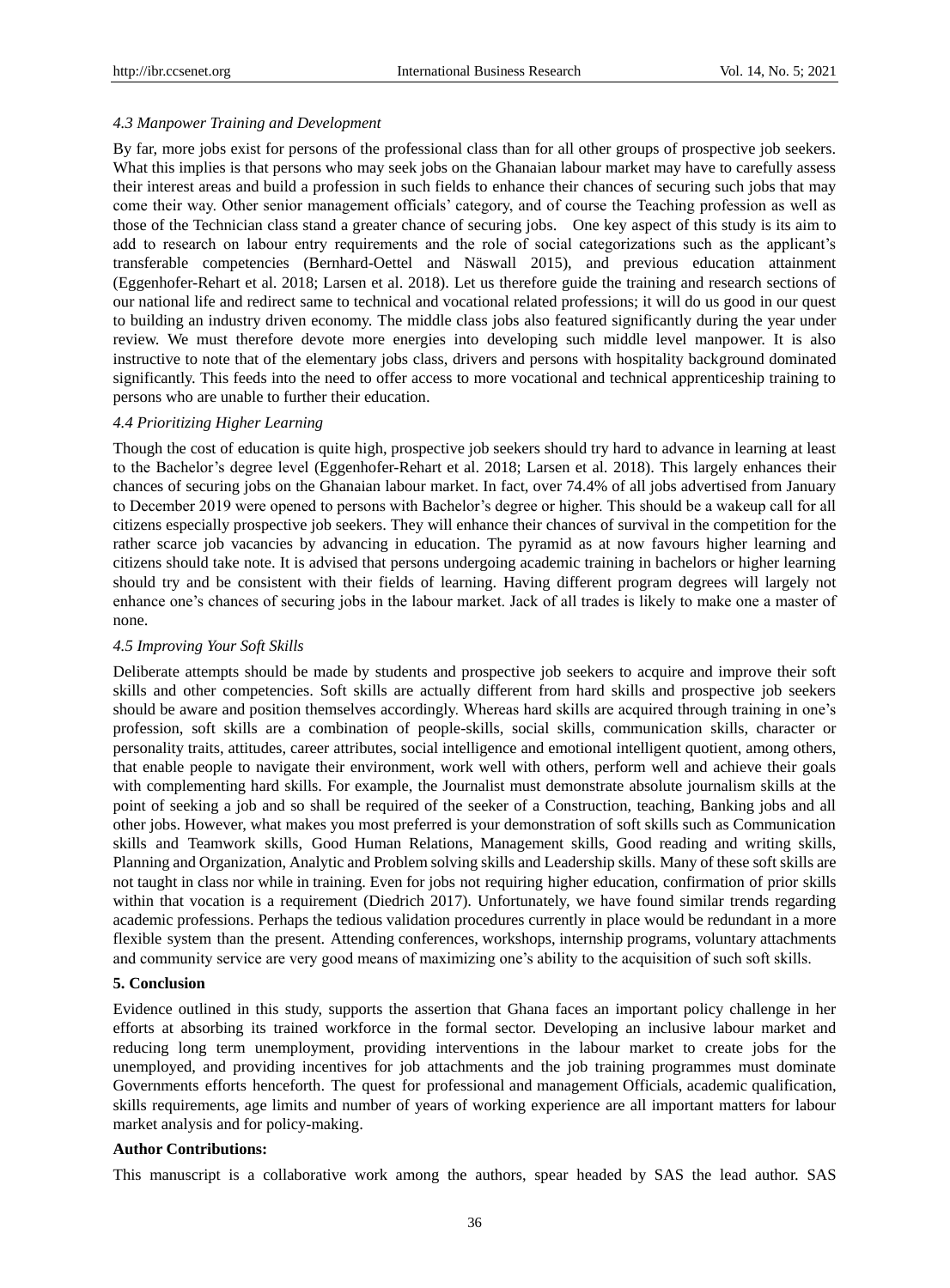conceptualized the entire study, designed the methods and instruments for data collection and analysis and coordinated the entire study. O-AI, AAM, GDM and BB drafted the literature on employability, collected data for the study and assisted in the final drafting. EK-O, B-NAK and MSA drafted the study background and assisted in the drafting of the report. SAS supervised the entire study process and previewed final draft manuscript.

## **Funding:** None

**Institutional Review Board Statement:** Not applicable.

**Informed Consent Statement:** Not Applicable

**Data Availability Statement:** The data presented in this study are available on request from the corresponding author.

**Conflicts of Interest:** The authors declare no conflict of interest.

## **References**

- Allen, K., Jocey, Q., Sumi, H., & Anthea, R. (2013). Becoming employable students and "ideal" creative workers: exclusion and inequality in higher education work placements. *British Journal of Sociology of Education, 34,* 431-52. https://doi.org/10.1080/01425692.2012.714249
- Baah-Boateng, W., & Turkson, E. F. (2005). Employment. In Globalisation, Employment and Poverty Reduction: A Case Study of Ghana, Aryeetey E (ed). ISSER Publication, University of Ghana: Accra; 104-139. ISBN: 9964-75-050-1.
- Bernhard-Oettel, C., & Näswall, K. (2015). *Career continuance and transfer of competencies after job transitions: Insights from a Swedish study.* In Handbook of Research on Sustainable Careers. Edited by Beatrice van der Heijden and Ans De Vos. Cheltenham: Edward Elgar, pp. 381-97. https://doi.org/10.4337/9781782547037.00030
- Bowen, G. A. (2009). Document analysis as a qualitative research method. *Qualitative Research Journal, 9,*  27-40. https://doi.org/10.3316/QRJ0902027
- Braun, V., & Clarke, V. (2013). *Successful Qualitative Research: A Practical Guide for Beginners.* London: Sage.
- Breaugh, J. A. (1992). Recruitment: Science and practice. Boston: PWS-Kent Simon A. (2013). *Definition of validation levels and other related concepts v01307.* Working document. Retrieved from https://webgate.ec.europa.eu/fpfis/mwikis/essvalidserv/images/3/30/
- Bunt, K., McAndrew, F., & Kuechel, A. (2005). *Jobcentre Plus Employer (Market View) Survey 2004*. Sheffield: DWP.
- Chertkovskaya, E., Watt, P., Tramer, S., & Spoelstra, S. (2013). Giving notice to employability. *Ephemera, 13*(4), 701-716.
- Citizens Advice. (2014). *Topping-up and dropping-out: self-disconnection among prepayment meter users.*
- Devins, D., & Hogarth, T. (2005). Employing the unemployed: Some case study evidence on the role and practice of employers. *Urban studies*, *42*(2), 245-256. https://doi.org/10.1080/0042098042000316128
- Diedrich, A. (2017). Validation of immigrants' prior foreign learning as a framing practice. *European Management Journal, 35,* 729-36. https://doi.org/10.1016/j.emj.2017.05.008
- Eggenhofer-Rehart, P. M., Markus, L., Katharina, P., Dominik, Z., Wolfgang, M., & Johannes, S. (2018). Refugees' career capital welcome? Afghan and Syrian refugee job seekers in Austria. *Journal of Vocational Behavior, 105,* 31-45. https://doi.org/10.1016/j.jvb.2018.01.004
- Ekinsmyth, C. (1999). Professional workers in a risk society. *Transactions of the Institute of British Geographers*, *24*(3), 353-366. https://doi.org/10.1111/j.0020-2754.1999.00353.x
- Fejes, A. (2010). Discourses on employability: constituting the responsible citizen. *Studies in Continuing Education, 32,* 89-102. https://doi.org/10.1080/0158037X.2010.488353
- Fugate, M., Kinicki, A. J., & Ashforth, B. E. (2004). Employability: A psycho-social construct, its dimensions, and applications. *Journal of Vocational behavior*, *65*(1), 14-38. https://doi.org/10.1016/j.jvb.2003.10.005
- Garavan, T. N. (1999). Employability, the emerging new deal? *Journal of European Industrial Training*. https://doi.org/10.1108/jeit.1999.00323aaa.001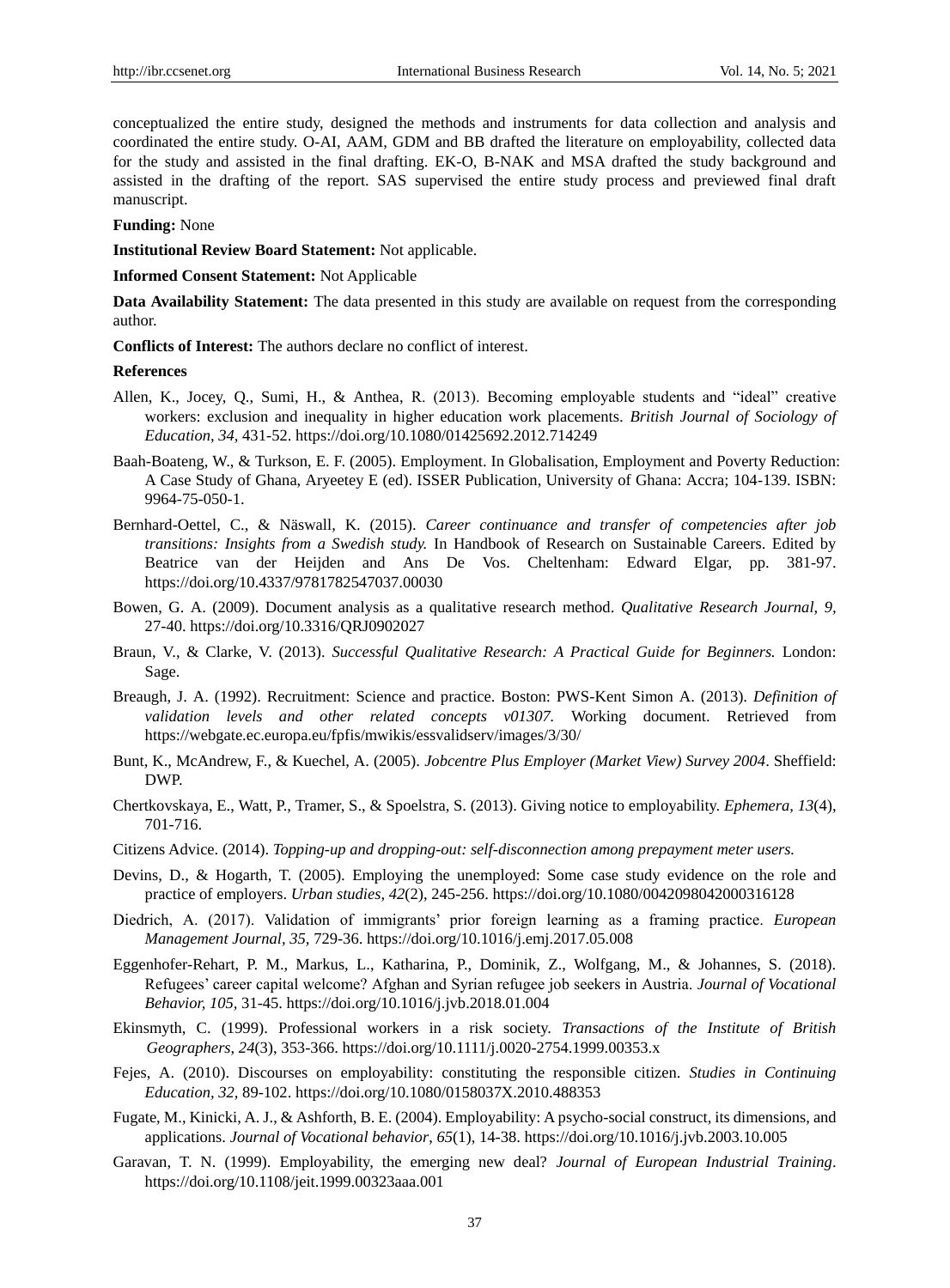- Garsten, C., & Kerstin, J. (2013). Sorting people in and out: The plasticity of the categories of employability, work capacity and disability as technologies of government. *Ephemera: Theory and Politics in Organizations, 13,* 825-50.
- Ghana. Statistical Service. (2014). *2010 Population and Housing Census Report*. Ghana Statistical Service.
- Goldwyn-Simpkins, H., Ball, C., Montgomery, J., Grey, B., Hill, G., Howie, J., & Palmer, K. (2015). *What do graduates do.* Manchester: Prospects/AGCAS.
- Harper, R. (2012). The collection and analysis of job advertisements: A review of research methodology. *Library and Information Research*, *36*(112), 29-54. https://doi.org/10.29173/lirg499
- Harvey, L. (2001). Defining and measuring employability. *Quality in Higher Education, 7*(2), 97-109. https://doi.org/10.1080/13538320120059990
- Hillage, J., & Pollard, E. (1998) *Employability: developing a framework for policy analysis* (London, Department for Education and Employment).
- Kamal, K. (2006). Training Approach for the Employability of Graduates: Critical Graduate Competencies in the Changing World. *Paper presented at National Conference on Continuing Technical Education & Training 2006, Challenges in Technical Education and Training: Enhancing Employability among Graduates 28-29 July 2006.*
- Kelan, E. K. (2014). From biological clocks to unspeakable inequalities: The intersectional positioning of young professionals. *British Journal of Management, 25,* 790-804. https://doi.org/10.1111/1467-8551.12062
- Koen, J., Klehe, U. C., & Van Vianen, A. E. (2013). Employability among the long-term unemployed: A futile quest or worth the effort? *Journal of Vocational Behavior*, *82*(1), 37-48. https://doi.org/10.1016/j.jvb.2012.11.001
- Larsen, E. N., Adrian, F. R., & Gunn, E. B. (2018). Perfect for the job? Over-qualification of immigrants and their descendants in the Norwegian labour market. *Social Inclusion, 6,* 78-103. https://doi.org/10.17645/si.v6i3.1451
- Lowden, K., Hall, S., Elliot, D., & Lewin, J. (2011). Employers' perceptions of the employability skills of new graduates. *London: Edge Foundation*.
- Mancinelli, S., Massimiliano, M., Piva, N., & Ponti, G. (2010). Education, reputation or network? Evidence on migrant worker's employability. *The Journal of Socio-Economics, 39,* 64-71. https://doi.org/10.1016/j.socec.2009.08.002
- Mason, G., Williams, G., & Crammer, S. (2006). *Employability skills initiatives in Higher Education: What effects do they have on graduate labour market outcomes?* London: National Institute of Economic and Social Research and Institute of Education.
- McArdle, S., Waters, L., Briscoe, J. P., & Hall, D. T. T. (2007). Employability during unemployment: Adaptability, career identity and human and social capital. *Journal of vocational behavior*, *71*(2), 247-264. https://doi.org/10.1016/j.jvb.2007.06.003
- McQuaid, R. W., & Lindsay, C. (2005). The concept of employability. *Urban studies*, *42*(2), 197-219. https://doi.org/10.1080/0042098042000316100
- Messum, D., Wilkes, L., Peters, K., & Jackson, D. (2016). Content analysis of vacancy advertisements for employability skills: Challenges and opportunities for informing curriculum development. *Journal of Teaching and Learning for Graduate Employability*, *7*(1), 72. https://doi.org/10.21153/jtlge2016vol7no1art582
- Newton, B., Hurstfield, J., Miller, L., Page, R., & Akroyd, K. (2005). What employers look for when recruiting the unemployed and inactive: skills, characteristics and qualifications. *Research Report-Department for Work and Pensions*, *295*.
- Oliver, B. (2015). Redefining graduate employability and work-integrated learning: Proposals for effective higher education in disrupted economies. *Journal of Teaching and Learning for Graduate Employability*, *6*(1), 56-65. https://doi.org/10.21153/jtlge2015vol6no1art573
- Reid, C., & LeDrew, R. A. (2013). The burden of being "employable": Underpaid and unpaid work and women's health. *Journal of Women and Social Work, 28*, 79-93. https://doi.org/10.1177/0886109913476944
- Rothwell, A., & Arnold, J. (2007). Self-perceived employability: Development and validation of a scale.